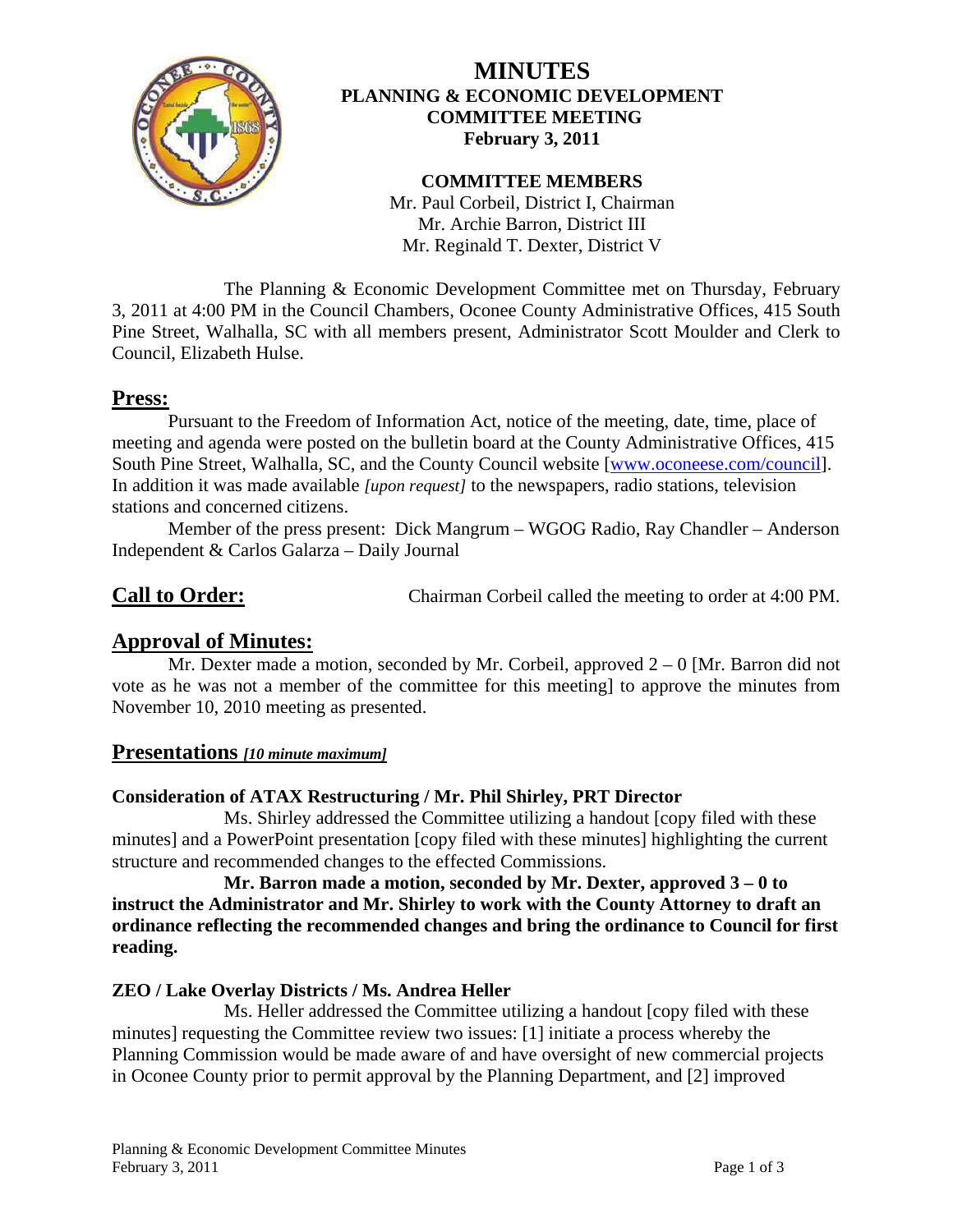overlay standards or performance standards to address multiple concerns [outlined in the handout] to include but not limited to: condominium development, marina development, etc.

# **No action was taken on the matter but it will be addressed during the joint workshop meeting of Council and the Planning Commission on Tuesday, February 8, 2011.**

## **New Business:**

# **Sewer at the Golden Corner Commerce Park [GCCP]**

 Mr. Moulder addressed the Committee requesting direction for proceeding with sewer installation at the GCCP.

Mr. Moulder outlined four options as follow:

- 1. Do Nothing Committee determined that this was not an option.
- 2. Install Infrastructure back to the Coneross Treatment Plant from the GCCP Issues with this option were identified as uncontrolled growth and sprawl and large cost due to number of pump stations required – Committee determined that this was not an option.
- 3. Continued Partnership with the Oconee Joint Regional Sewer Authority [OJRSA] Issues remain with billing [cities, authority] and initial cost to the County
- 4. Public / Private Partnership

Mr. Moulder noted that he has been contacted by two private companies [Goldie & Associates and Thompson Development Services [TDS] *[copy of TDS correspondence filed with these minutes]*] regarding sewer installation at the GCCP, I-85 and surrounding areas.

 Mr. Corbel noted the excellent work done by the Blue Ribbon Panel tasked with making a recommendation to Council in 2009 noting that their recommendation noted some of the same concerns discussed at this meeting. Discussion followed.

 **Mr. Corbeil stated that this issue should be taken to full Council for discussion and action at the February 15, 2011 meeting.** 

# **Echo Hills [Project North] Development Plan**

 Mr. Moulder addressed the Committee requesting direction for proceeding with marketing options for Echo Hills. Discussion followed.

 **Mr. Corbeil stated that this issue should be taken to full Council for discussion and action at the February 15, 2011 meeting.** 

# **Department Reports / Updates:**

# **Planning Department**

 Mr. Art Holbrooks, Planning Director, addressed the Committee utilizing a PowerPoint presentation [copy filed with these minutes] and discussed the following topics:

- Building Permit Activity in Oconee County [2005-2010]
- One Stop Permitting Process
- FEMA
- Air Quality
- Keowee Toxaway Relicensing
	- o Memorandum of Understanding
- Going Forward
	- o Implementation of Strategies in Comprehensive Plan
	- o 2010 Census
- Zoning